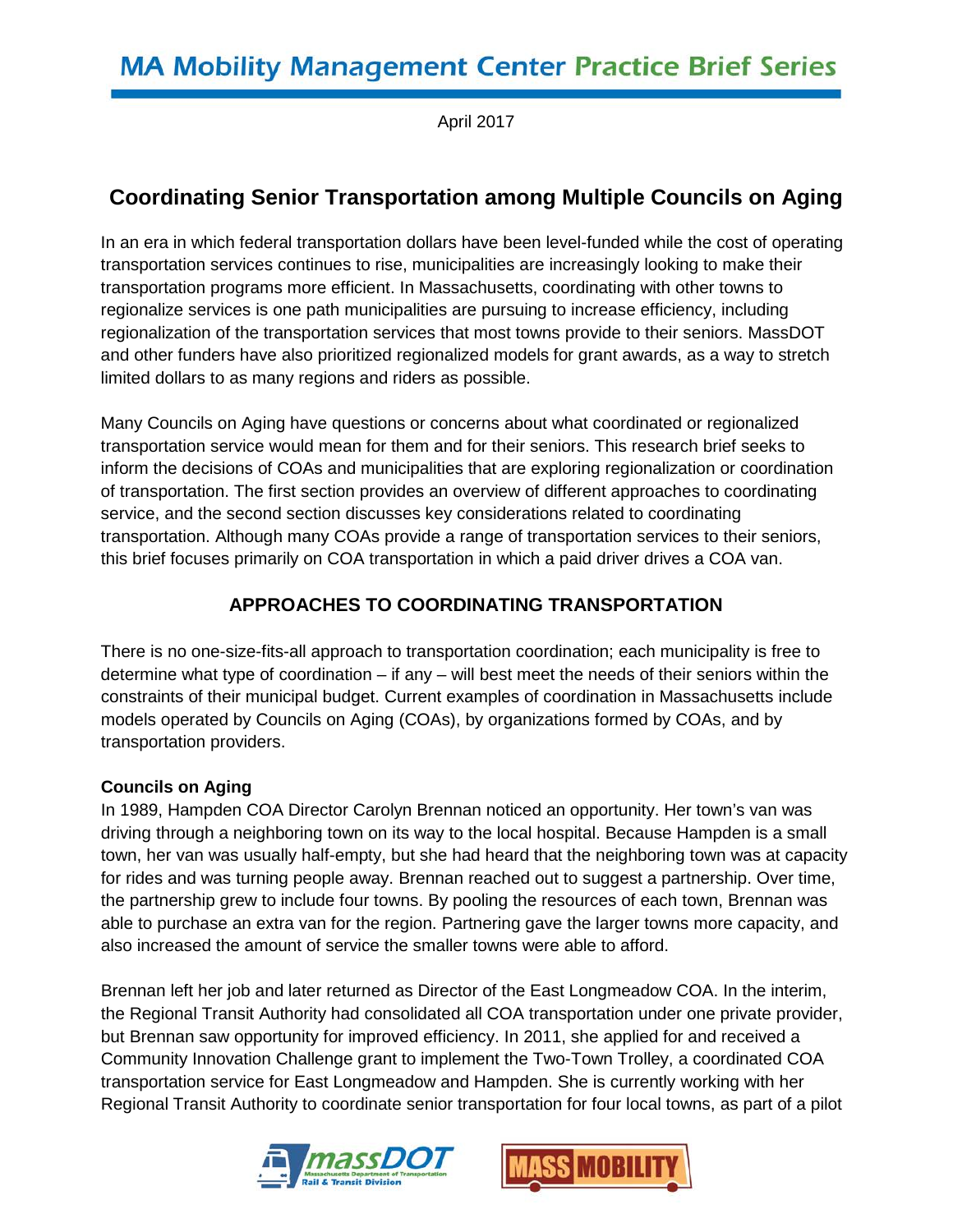to see if towns can offer senior transportation more efficiently than the private provider currently under contract.

According to Brennan, the main benefit of coordination is money: it's cheaper to centralize instead of each town paying for a driver, a van, and staff time to take reservations and schedule trips. She cautions that a region should not get too big; it's important for the call-taker, dispatcher, and driver to be familiar with the region and the riders so that they can plan efficient routes. If a senior lives up a mountain, the person doing the scheduling needs to be aware of that and build in time for the van to climb the grade; similarly, the scheduler needs to know which seniors can handle waiting for a van, and which riders are too frail to wait long, in order to route the vehicle efficiently while providing high-quality service to the seniors. In addition to the cost savings, Brennan emphasizes the value of having a full-time driver who gets to know the passengers, provides companionship to isolated seniors, and notices if something is wrong with a regular customer.

#### **Organizations Formed by COAs**

West of East Longmeadow toward the New York border, another COA transportation coordination program has been operating for over 30 years. The Southern Berkshire Elderly Transportation Corporation (SBETC) was founded by a group of small, rural towns that had no transportation. By pooling their resources, they were able to afford the costs of starting and running a transportation program for area seniors, which would have been out of reach had the towns acted alone. Whereas in East Longmeadow, one COA ran the transportation program for both partnering COAs, in Southern Berkshire County, the COAs opted to incorporate a new non-profit to run the transportation program. Each member town pays an assessment based on its population of seniors, and SBETC has also received grants from Elder Affairs and MassDOT. SBETC currently provides transportation for seven towns: Alford, Great Barrington, Egremont, Monterey, New Marlborough, Otis, and Sandisfield. Riders can easily travel across town borders within the region, and SBETC also takes riders into Pittsfield.

CrossTown Connect is another example of a new organization formed to coordinate COA transportation for multiple towns. Observing that COA vans from surrounding towns were all piling up at the local hospital, transportation champions in the Acton area recognized opportunities for greater efficiency through coordinating. They imagined the COA van from one town picking up passengers from neighboring towns on its way to the hospital, filling seats on the van and allowing the other towns to keep their vans local to fulfill other trip requests. Because the region also had employers with transportation needs, Acton and partner towns decided to form a Transportation Management Association (TMA) to coordinate both senior and employment transportation in the region.

CrossTown Connect progressed slowly and surely toward its vision. They started with COA transportation dispatch for Acton, Boxborough, Littleton, and Maynard. When they began, each town had a part-time person assigned to take reservations and schedule trips. CrossTown Connect saw potential for greater efficiency through coordination. If they pooled resources among the towns, they could hire two full-time call-takers. That would improve customer service, since it would increase the hours during which callers could call to request a ride. It would also improve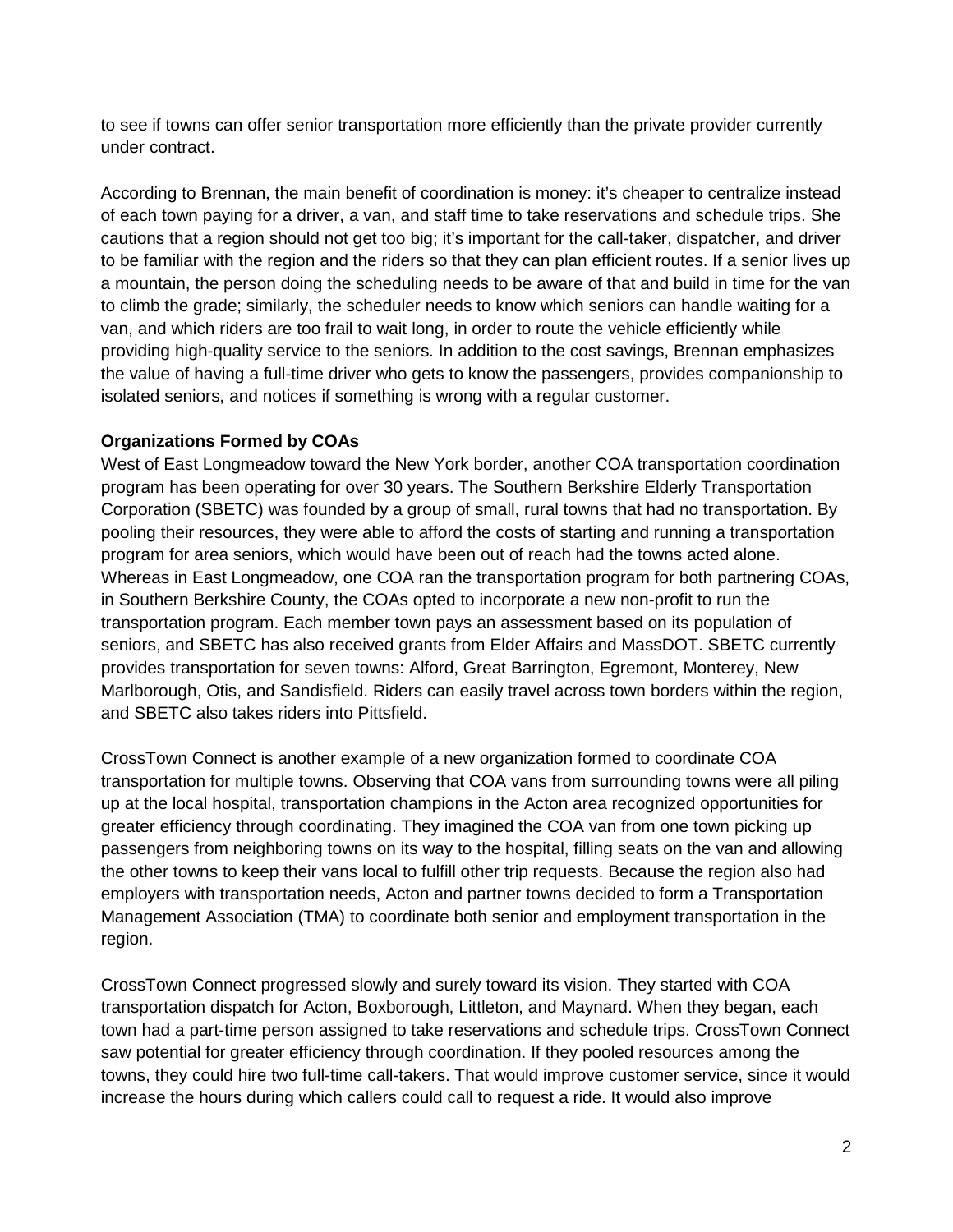efficiency, since the dispatcher would be more likely to get a message if someone was cancelling a ride, and would be able to adjust the route accordingly.

Allowing vans from one town to pick up residents in other towns on their way to a common destination, such as the hospital, proved more difficult to implement. Some CrossTown Connect member towns are served by one Regional Transit Authority (RTA), while others are served by a second. The RTAs, which provide the vehicles to CrossTown Connect, were hesitant to allow their vehicles to pick up riders in another RTA's service area. CrossTown Connect worked with the two RTAs, MassDOT, and the Baker-Polito administration's Community Compact program, and in 2016 the partners were able to complete a Memorandum of Understanding that resolved the concerns and established a process that would allow COA vehicles to pick up residents from other towns on the way to a common destination.

#### **Transportation Providers**

In addition to fixed-route services, all RTAs run demand-response paratransit services that require riders to schedule trips in advance. Thus, RTAs have an infrastructure to support reservations, scheduling, and dispatch. Some have made these platforms available to COAs so that COAs do not have to spend staff or volunteer time duplicating these services.

The MetroWest Regional Transit Authority (MWRTA) began offering this service to its member COAs in 2014. MWRTA takes the reservations, prepares the manifest, and sends it to the town. If a town cannot complete a trip, MWRTA will try to pick it up through their other local services – a benefit to the town and its riders. MWRTA does not levy any additional fees on member towns that take advantage of the reservations and scheduling service, and fares collected go back to the town.

The first town to join was Holliston. In the transition process, MWRTA and the COA tried to change as little as possible so that Holliston's seniors would not have to learn a whole new system. The drivers and the cost for a fare did not change, but the phone number seniors called for reservations changed from the COA to MWRTA. In addition, instead of paying cash during the ride, MWRTA asked seniors to set up an account with them.

The Worcester Regional Transit Authority (WRTA) runs a similar program for COAs in its service area. It began as a pilot in 2008 with two towns, and has grown to include seven. COAs retain their own drivers, who are town employees, but WRTA's paratransit department handles the reservations and dispatch. Local trips take priority, but vans also do regional runs when available, in order to maximize the number of riders served.

RTAs are not the only entities already set up to do reservations and scheduling: other demandresponse transportation providers also have this infrastructure in place. A new coordination model that is planned for 2017 takes advantage of capacity within a local non-profit transportation provider to assist a COA and a human service agency with transportation needs. The South Shore Community Action Council is a non-profit that has been providing transportation for over 40 years.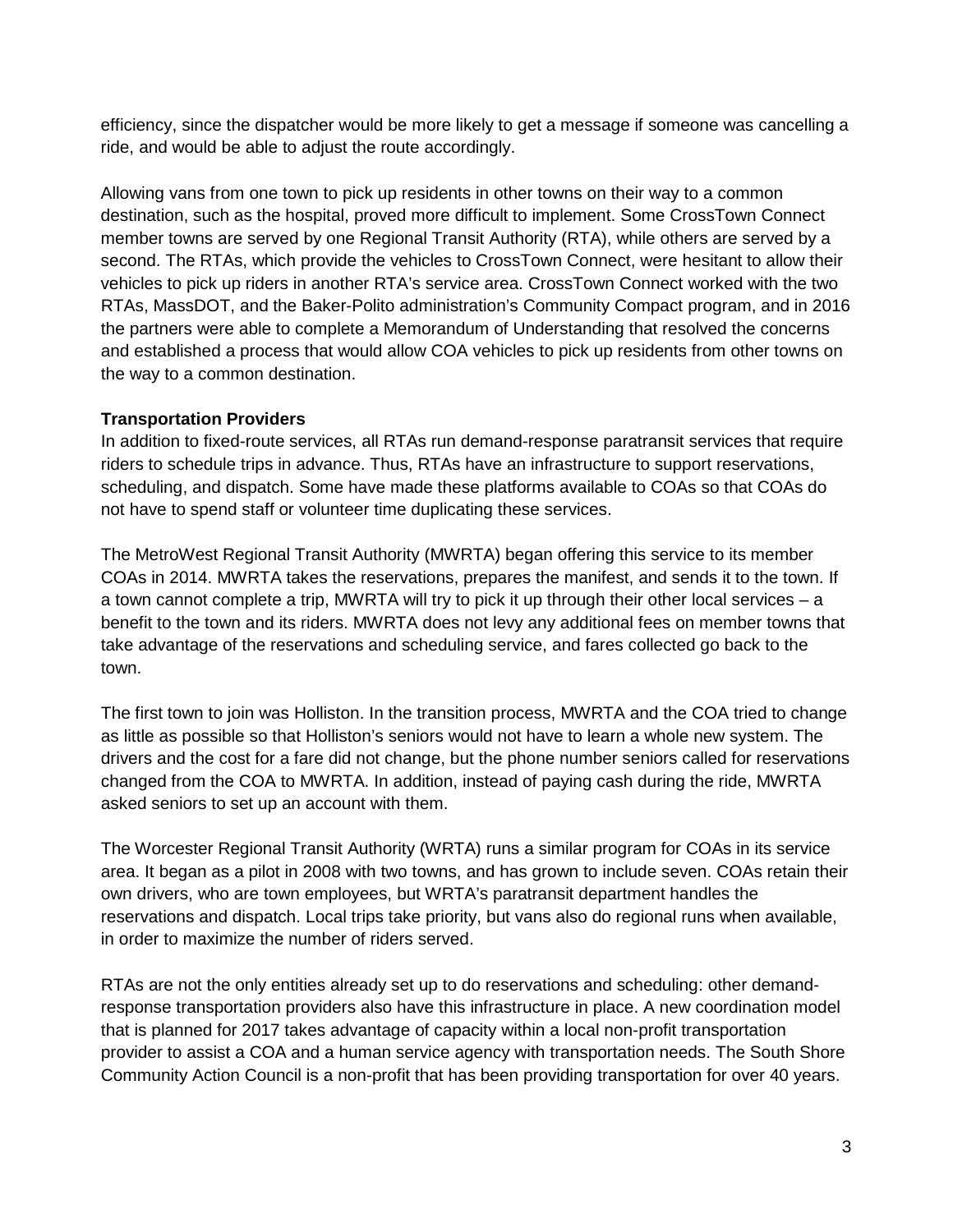Currently, their fleet of 44 vehicles provides over 200,000 trips per year. After piloting the model with one COA, they hope to invite other local COAs to join.

# **KEY CONSIDERATIONS: QUALITY AND EFFICIENCY**

Quality and efficiency are the two main considerations in a decision of whether or not to coordinate COA transportation. COAs want to offer a high-quality service to their seniors. For transportation, that translates to reliable, affordable, friendly service that will get seniors to their medical appointments and other key destinations. But given limited budgets, COAs are also eager to find ways to provide the same level of service for less cost, to provide a higher level of service for the same cost, or to increase the number of seniors who can be served without increasing the COA budget.

### **Quality**

The quest for quality can lead COAs to be wary of coordination, as collaborating requires ceding some decision-making to partners. For this reason, communication is critical to the success of partnerships. In order to build trust, all partners should feel that they have a seat at the table, and that their concerns are listened to and addressed.<sup>[1](#page-3-0)</sup> Key partners may include the Town Administrator, the COA director, the transportation manager at the COA, and the driver, as well as any other partners outside the COA.

A best practice for COAs interested in coordinating but wary of ceding control is to identify key features of your program and work with the partnership to find ways to ensure that those features are maintained to your standards. For example, many COAs think of their transportation services holistically as part of the social services they provide, and consider their drivers to be outreach workers on behalf of the COA. The driver gets to know the passengers and notices if a regular customer's behavior changes, or if they appear unwell, and can alert COA staff. In order to retain these benefits, the MWRTA coordinated model did not make any changes to driver staffing; COAs that sign up for centralized dispatch keep the same drivers.

COAs may also consider call-taking to be part of their outreach, as the call-takers have the opportunity to provide referrals to other senior services above and beyond transportation if they hear a need when a senior calls. When switching to a coordinated reservations model, Pamela Campbell, Director of Elder and Human Services in Littleton, provided training to the CrossTown Connect dispatchers on the services her COA offered, to ensure they were aware of key components of her transportation program – and so that they would be aware of all COA offerings, not just transportation, when speaking with callers.

Coordination can lead to service improvements, such as increasing the amount of transportation service a COA is able to offer. When CrossTown Connect centralized dispatch, COAs were able to offer their seniors longer hours to call and request rides. Later, when CrossTown Connect began allowing residents from one member town to ride on vehicles from another member town, seniors

 $\overline{a}$ 

<span id="page-3-0"></span> $1$  TranSystems Corporation et al., p29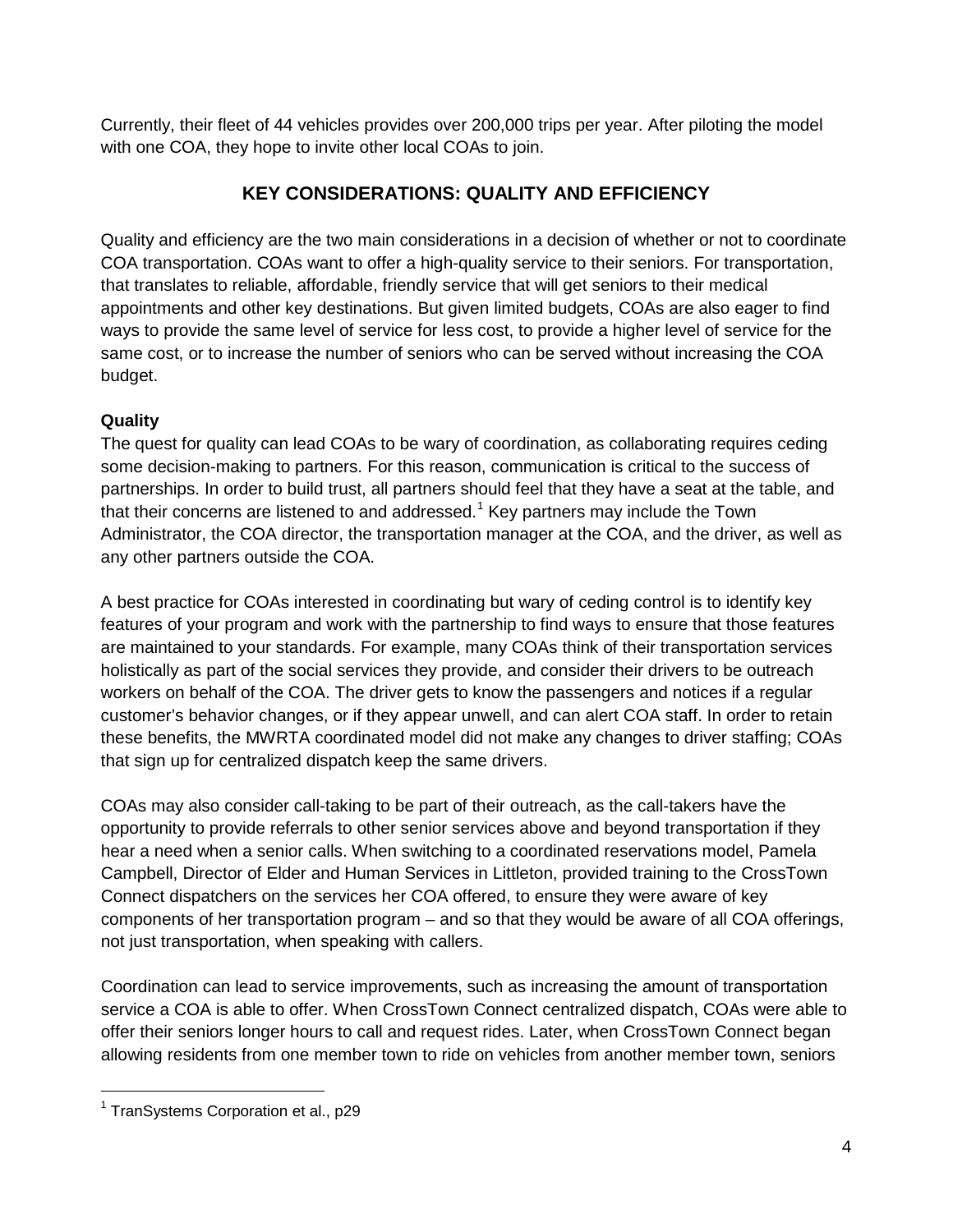from all partnering towns gained access to Littleton's weekly shuttle to Burlington and Boston hospitals. Littleton lost nothing because their residents had never filled all the seats, and neighboring COAs gained access to a new service they could offer to their seniors. Through partnering with its Regional Transit Authority, the Holliston COA is able to access backup vehicles if their vehicle needs maintenance. This access ensures that the COA does not have to cancel trips if a vehicle breaks down or suffers an accident.

#### **Efficiency**

Increasing service without increasing cost is one form of efficiency; another is reducing the budget without reducing service. Running a successful transportation program requires a call-taker, scheduler, dispatcher, and driver, but not every town has a large enough program to need their own. COAs can share these costs, instead of each outlaying the full amount, when they work together. To accurately calculate the cost-effectiveness of different models, towns need to account for all costs associated with a transportation program, including the value of staff time spent answering phones and scheduling rides.

Another way coordination can improve efficiency is through increased access to resources: time and money. When a COA shifts call-taking and scheduling to an outside entity, the COA can now allocate the staff or volunteer time from the person who was working on transportation to another COA program. Linda Marshall, Outreach Coordinator at the Holliston COA, reports that she has had a lot more time to focus on outreach since MWRTA took over her ride reservations and scheduling.

Coordination can also open up new access to funds. A town that joins a multi-town partnership gains new access to funding sources that focus on the partner towns. In addition, MassDOT and other funders have prioritized coordinated transportation and regional partnerships for grants.

Filling empty seats on a vehicle speaks to both efficiency and quality; it is a more efficient use of the money used to pay for fuel, the driver's salary, insurance, and maintenance, and it implies improved quality since it means more seniors are getting rides. The ability to fill empty seats is one of the strongest arguments for coordination, especially in areas where seniors are frequently crossing town lines to get to medical appointments, shopping centers, or other popular destinations. COAs looking to measure their efficiency may wish to record passenger miles traveled instead of pure mileage, so that the data will reflect the increased usage of the van.

Conversely, towns whose senior vans are already at or above capacity have raised concerns about how they are expected to coordinate with other towns given that they are already turning away their own residents' ride requests. Towns should look to where their needs lie, and see whether coordination might help them meet those needs. Towns whose problem lies in insufficient capacity could explore whether any neighboring municipalities have spare capacity they could use. Two neighboring towns struggling to meet trip requests might find that partnering with each other would enable them to afford a new vehicle or additional driver that might be too expensive for either town acting alone.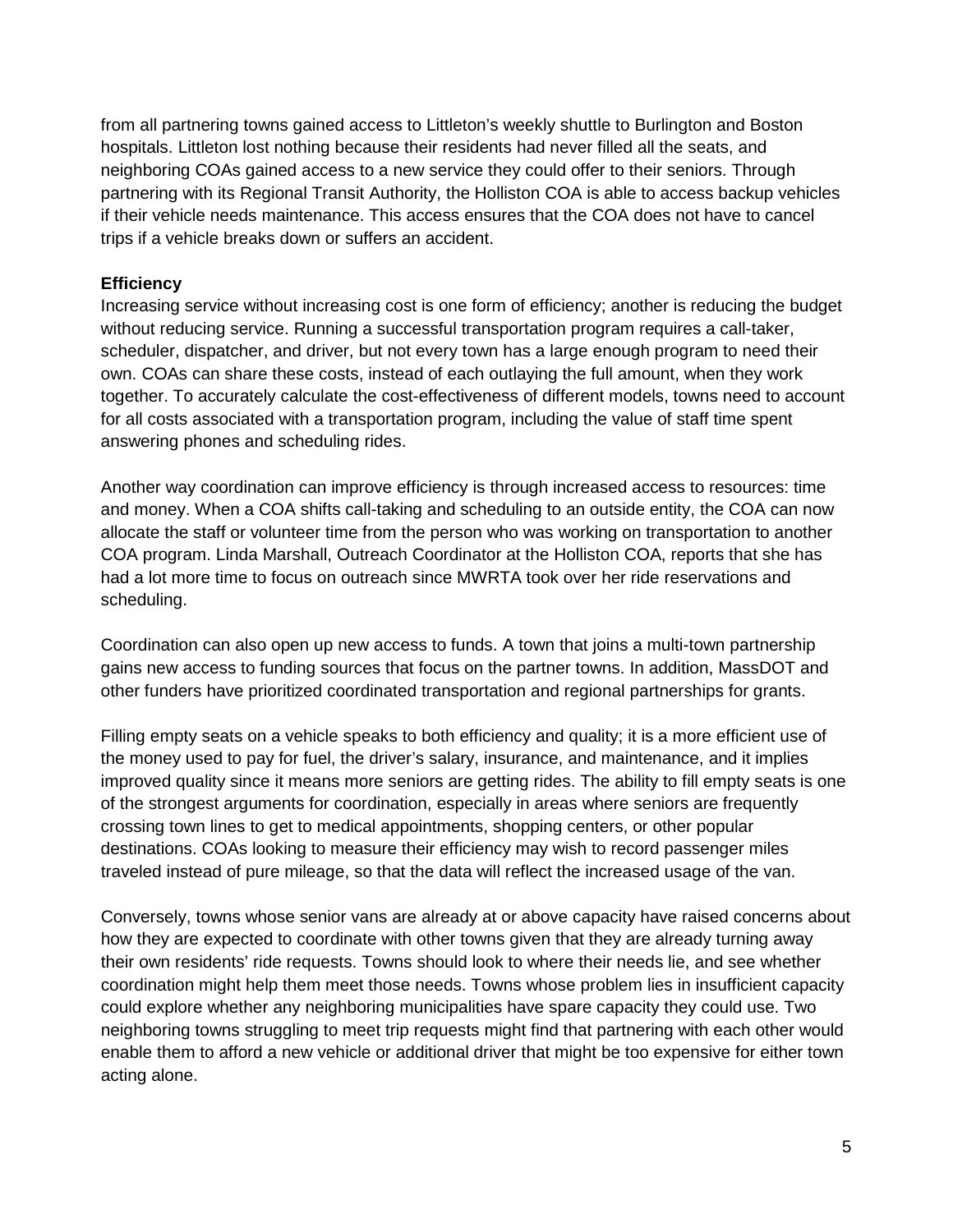Towns may also worry about policy or regulatory barriers to coordinating, but exiting coordination efforts have been able to overcome any such challenges. With technical assistance from MassDOT and support through the Baker-Polito Administration's Community Compact program, CrossTown Connect was able to sign an MOU with two RTAs to allow vehicle sharing across service areas. If the coordination plan calls for local vans to travel outside of town for the first time, towns should ensure they have a plan for what to do in case of an accident happening outside of town lines.

## **CONCLUSION: MOVING FORWARD WITH COORDINATION**

COA Directors and Town Administrators must weigh the benefits and challenges of coordination carefully, and ultimately make the best decision for their town and their seniors. While this brief has focused on coordination among COAs, COAs can also partner with other types of agencies locally or regionally to address shared transportation challenges. Keep in mind that there are many different ways that organizations can coordinate together. Work with partners to try to find an approach that meets all agencies' needs.

If a town decides to change its transportation program structure – either a shift into a coordinated partnership, or away from one – making the change gradually can help seniors adjust and fully understand the new system. In addition to public meetings and private conversations with seniors, COAs should also communicate clearly with COA staff, drivers, and any other stakeholders about the changes.

## **CONTACT INFORMATION**

Please contact [rachel.fichtenbaum@state.ma.us](mailto:rachel.fichtenbaum@state.ma.us) for additional information about transportation coordination in Massachusetts, or to request technical assistance.

#### **ACKNOWLEDGMENTS**

The following individuals contributed to this report: Bruce Bernstein, Carolyn Brennan, Pamela Campbell, Carl Damigella, Jennifer Goewey, Linda Marshall, Connie Mellis, Sharon Mercurio, Franny Osman, Steve Salwak, Dawn Valinaggi, and Scott Zadakis.

Jon E. Burkhardt, Charles A. Nelson, Gail Murry, and David Koffman. (2004) Toolkit for Rural Community Coordinated Transportation Services. Transit Cooperative Research Program Report 101, Transportation Research Board, Washington, D.C. Online at <http://www.trb.org/main/blurbs/154971.aspx>

TranSystems Corporation, Center for Urban Transportation Research, Institute for Transportation Research and Education, and Planners Collaborative. (2004) Strategies to Increase Coordination of Transportation Services for the Transportation Disadvantaged. Transit Cooperative Research Program Report 105, Transportation Research Board, Washington, D.C. Online at <http://www.trb.org/Publications/Blurbs/155277.aspx>